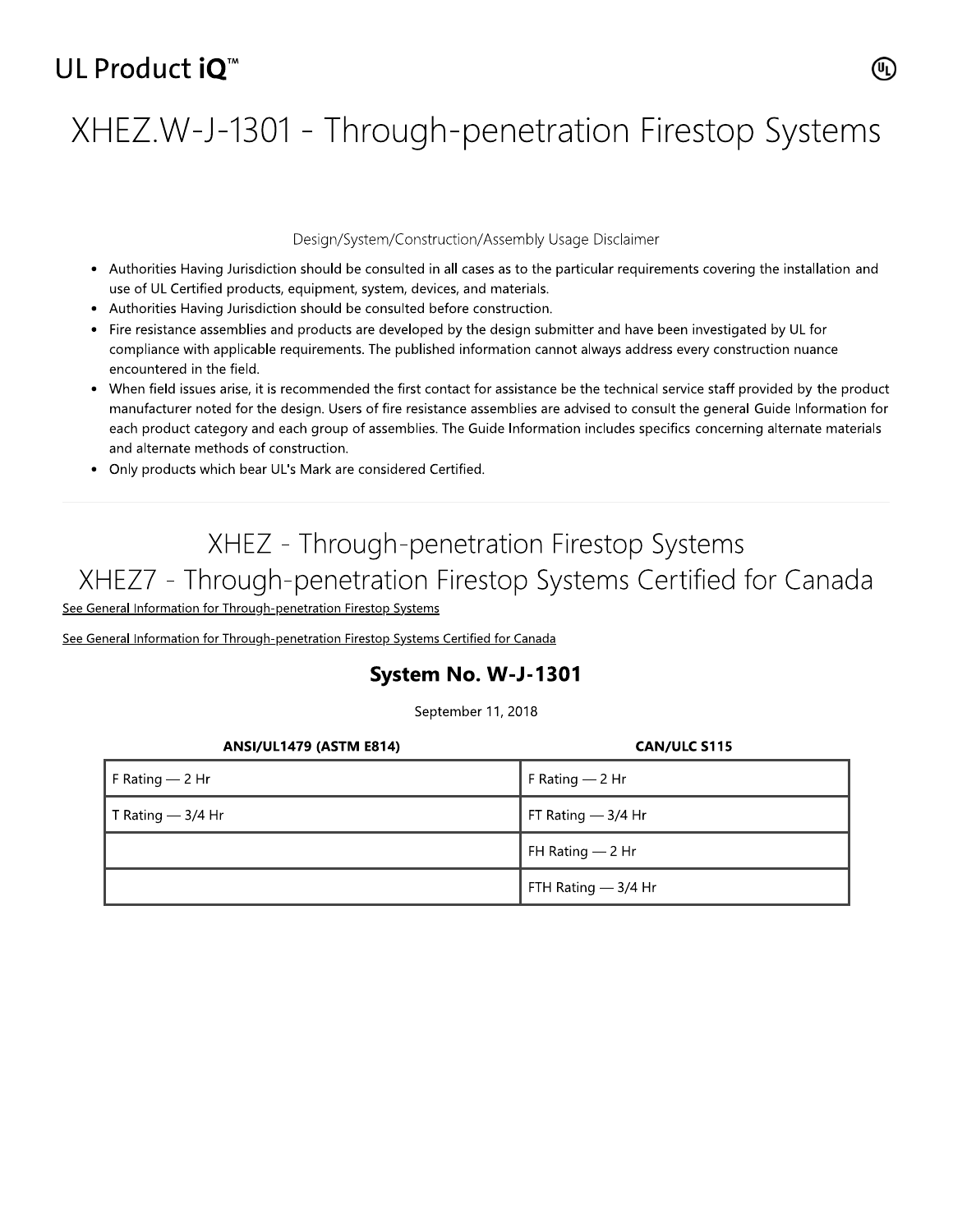

1. Wall Assembly — Min 6 in. (152 mm) thick lightweight or normal weight (100-150 pcf or 1600-2400 kg/m<sup>3</sup>) concrete. Wall may also be constructed of any UL Classified Concrete Blocks\*. Size of opening in concrete wall to be 5 mm (0.2 in.) larger than the outside dimensions of the device frame (Item 3A) excluding mounting flanges. Max area of opening within device frame is 52-1/4 in<sup>2</sup> (337 cm<sup>2</sup>) with max dimension of 11 in. (279.4 mm).

See Concrete Blocks (CAZT) in the Fire Resistance Directory for names of manufacturers.

2. Through Penetrants — One or more metallic pipes or conduits to be installed within the firestop device (Item 3A). The aggregate cross sectional area of penetrants in device shall not exceed 36 percent of the area of the opening within the device frame (ie, 52-1/4 in<sup>2</sup> (337 cm<sup>2</sup>) for a G8x1 frame). Through penetrants to be rigidly supported on both sides of wall assembly. The following types and sizes of metallic pipes may be used:

A. Stainless Steel Pipe - Nom 3 in. (76 mm) diam (or smaller) Schedule 40 (or heavier) stainless steel pipe.

B. Conduit - Nom 3 in. (76 mm) diam (or smaller) rigid steel conduit.

#### 3. Firestop System - The firestop system shall consist of the following:

A. Firestop Devices\* — Firestop devices each consist of a rectangular steel frame, multi diameter elastomeric sealing modules, steel stay plates and a compression unit consisting of a Roxtec Wedge. The firestop device frame to be inserted into opening at either side of wall. Device frame mounting flange secured to face of wall with min 2-1/4 in. (57 mm) long steel concrete screws through the pre-drilled holes. The rectangular opening(s) of each device frame shall be filled with multiple rows of multi diameter elastomeric sealing modules with a max of one penetrant in a sealing module. The layers of the multi diameter sealing modules halves are removed symmetrically until a max gap of 0.04 in. (1 mm) is formed between the two module halves. The solid cylindrical cores of unpenetrated multi diameter sealing modules shall be left in place or "blank" (solid) sealing modules shall be used. During installation of the elastomeric sealing modules, thin steel stay plates shall be used to separate the rows of sealing modules and to retain the sealing modules within the steel frame. After installation of the modules, the bolts of the compression unit are tightened to form an effective seal around the through penetrants and insert modules. The firestop devices shall be installed in accordance with the accompanying installation instructions.

ROXTEC INTERNATIONAL AB - B-2x1, B-4x1, B-6x1, B-8x1, G-2x1, G-4x1, G-6x1, G-8x1, GH-2x1, GH-4x1, GH-6x1, GH-8x1, GH BG-2X1, GH BG-4X1, GH BG-6X1, GH BG-8X1, GHM-2x1, GHM-4x1, GHM-6x1, GHM-8x1, GHM BG-2X1, GHM BG-4X1, GHM BG-6X1, GHM BG-8X1, GOH-2x1, GOH-4x1, GOH-6x1, GOH-8x1, GKOH-2x1, GKOH-4x1, GKOH-6x1, GKOH-8x1, SF-2x1, SF-4x1, SF-6x1, SF-8x1

ROXTEC INC - B-2x1, B-4x1, B-6x1, B-8x1, G-2x1, G-4x1, G-6x1, G-8x1, GH-2x1, GH-4x1, GH-6x1, GH-8x1, GH BG-2X1, GH BG-4X1, GH BG-6X1, GH BG-8X1, GHM-2x1, GHM-4x1, GHM-6x1, GHM-8x1, GHM BG-2X1, GHM BG-4X1, GHM BG-6X1, GHM BG-8X1, GOH-2x1, GOH-4x1, GOH-6x1, GOH-8x1, GKOH-2x1, GKOH-4x1, GKOH-6x1, GKOH-8x1, SF-2x1, SF-4x1, SF-6x1, SF-8x1